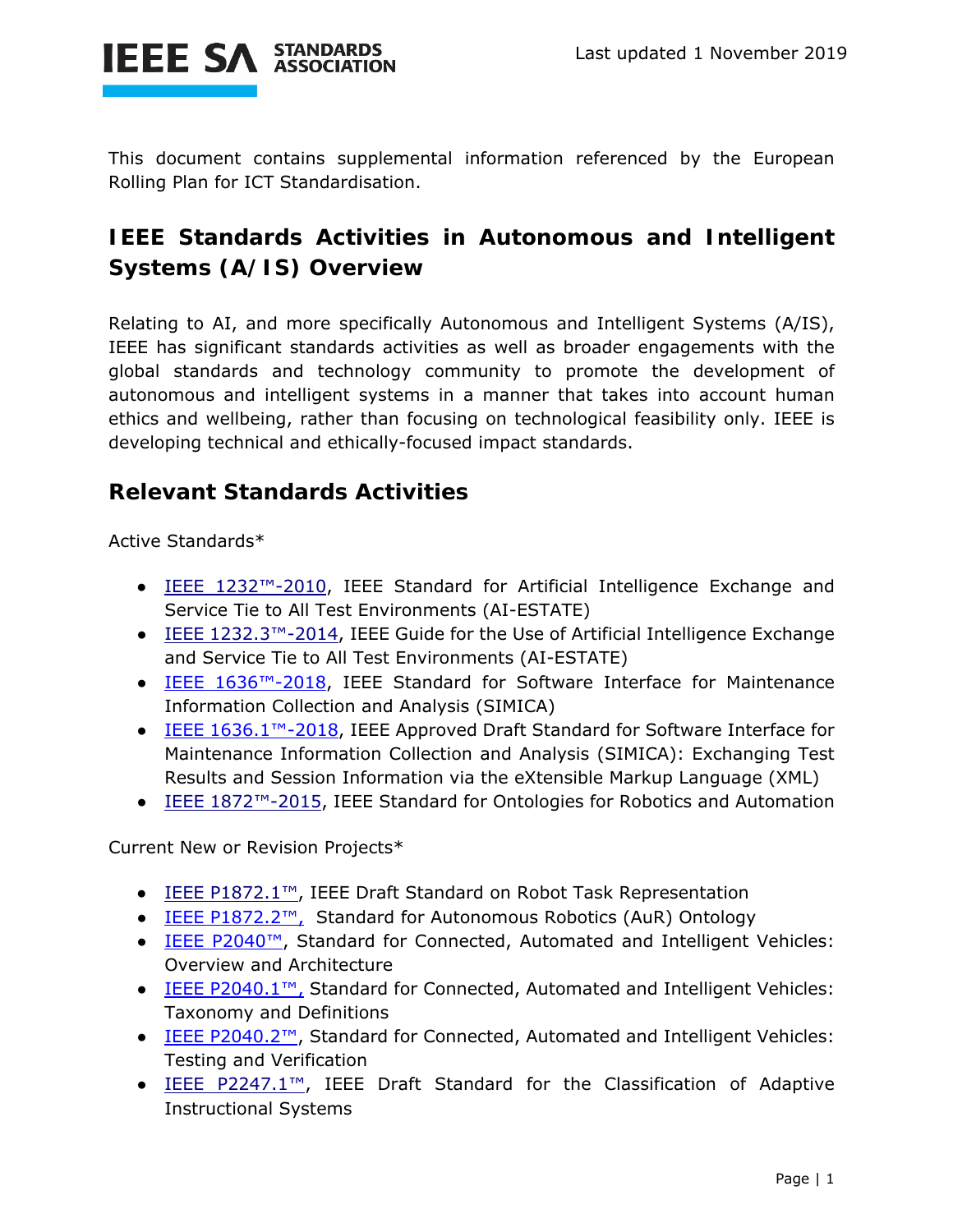- IEEE P2418.4™, IEEE Draft Standard for the Framework of Distributed Ledger Technology (DLT) Use in Healthcare and the Life and Social Sciences
- IEEE P2660.1™, Recommended Practices on Industrial Agents: Integration of Software Agents and Low Level Automation Functions
- IEEE 2672™, Guide for General Requirements of Mass Customization
- IEEE P2673<sup>™</sup>, IEEE Draft Standard for Patient Digital Biomedical Data Files with 3D Topological Mapping of Macroanatomy and Microanatomy for Use in Big Data and Augmented Intelligence Systems
- IEEE P2751<sup>™</sup>, 3D Map Data Representation for Robotics and Automation
- IEEE P2781<sup>™</sup>, IEEE Draft Guide for Load Modeling and Simulations for Power Systems
- IEEE P2801™, Recommended Practice for the Quality Management of Datasets for Medical Artificial Intelligence
- IEEE P2802™, Standard for the Performance and Safety Evaluation of Artificial Intelligence Based Medical Device: Terminology
- IEEE P2807™, Framework of Knowledge Graphs
- IEEE P2812™, Guide for Minor Guardianship System for Online Mobile Gaming
- IEEE P3652.1™, Guide for Architectural Framework and Application of Federated Machine Learning
- IEEE P7000™, IEEE Draft Standard for Model Process for Addressing Ethical Concerns

## During System Design

- IEEE P7001™, IEEE Draft Standard for Transparency of Autonomous Systems
- IEEE P7002™, IEEE Draft Standard for Data Privacy Process
- IEEE P7003™, IEEE Draft Standard for Algorithmic Bias Considerations
- IEEE P7004™, IEEE Draft Standard for Child and Student Data Governance
- IEEE P7005™, IEEE Draft Standard for Transparent Employer Data Governance
- IEEE P7006™, IEEE Draft Standard for Personal Data Artificial Intelligence (AI) Agent
- IEEE P7007™, IEEE Draft Ontological Standard for Ethically Driven Robotics and Automation Systems
- IEEE P7008™, IEEE Draft Standard for Ethically Driven Nudging for Robotic, Intelligent and Autonomous Systems
- IEEE P7009™, IEEE Draft Standard for Fail-Safe Design of Autonomous and Semi-Autonomous Systems
- IEEE P7010<sup>™</sup>, IEEE Draft Wellbeing Metrics Standard for Ethical Artificial Intelligence and Autonomous Systems
- IEEE P7011™, IEEE Draft Standard for the Process of Identifying and Rating the Trustworthiness of News Sources
- **IEEE P7012™, IEEE Draft Standard for Machine Readable Personal Privacy** Terms